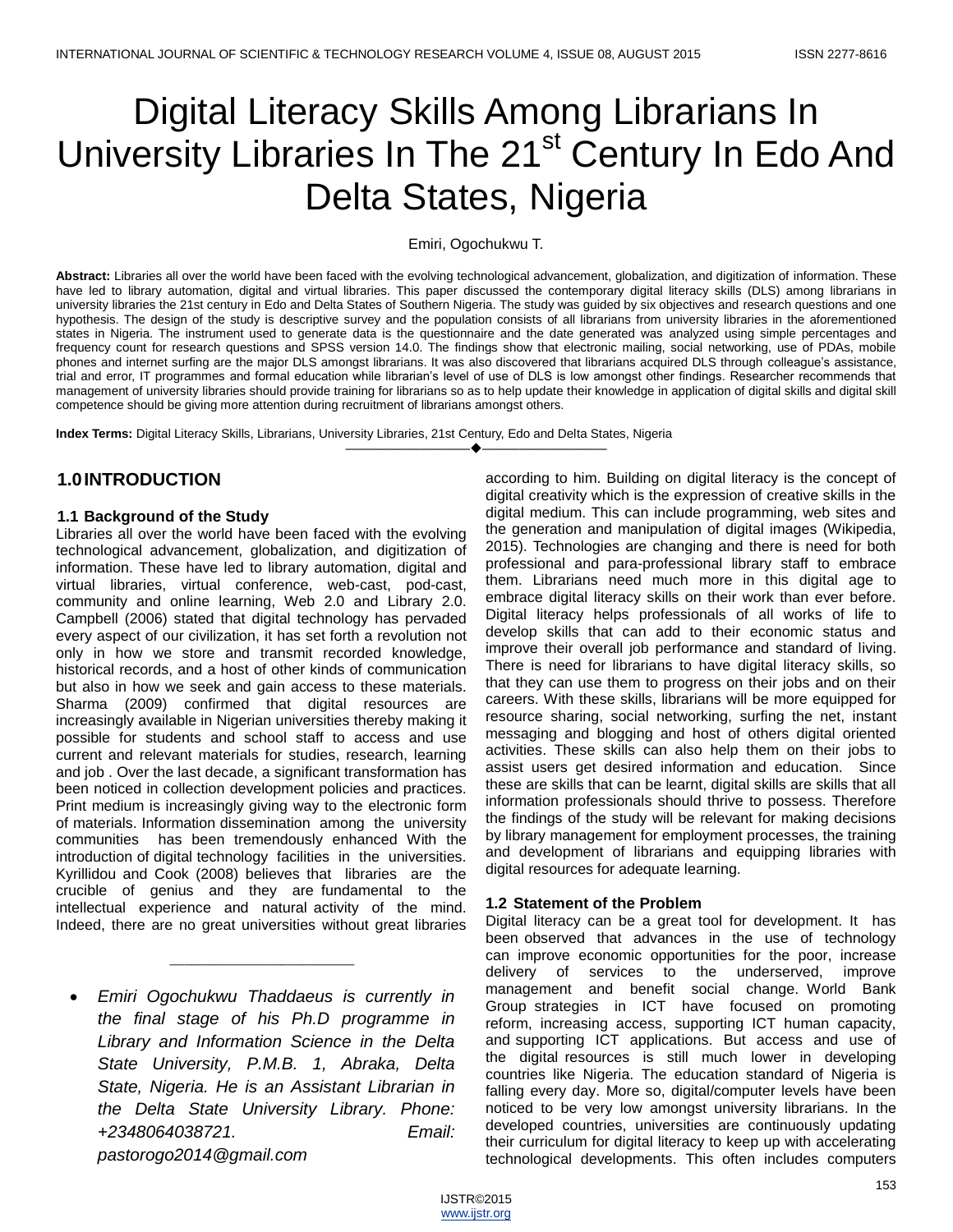and a wide range of digital gadgets in the librarians which are proficiently handles and managed by librarians for proper service delivery for users. The use of educational softwares, digital gadgets and resources to teach curriculum, library and course materials are now being made available to students, library users and librarians most especially. In Nigeria the revised is the case. The influx of information, globalization and the use of digital technology has made the world a global village where access and use of digital technology has become common place. There is lack of utilization of digital literacy skills in our libraries, many librarians in Nigeria seem to lack skills on how to operate the computer, access the email or interact through the internet. Many librarians also seem not to possess the skills to use the computer to access information and automate their libraries. Librarians world over are faced with so many challenges on their jobs in the acquisition of both print and non print information resources, organization, retrieval and dissemination to all patrons and potential users of these information resources for their accessibility and utilization. Librarians however are not finding it very easy to manage the influx of information. Ogunsola (2004) asserted that it must be realized that many Nigerian libraries, especially in the universities, face various problems in their attempts to computerize their library operations. These have constituted a challenge in the provision, maintenance and management of information resources in many academic libraries all over the nations. Therefore, in view of this scenario, the present study was necessitated.

#### **1.4 Objectives of the Study**

The overall aim of this study is to find out if librarians possess and use certain digital literacy skills in university libraries in Delta and Edo States and how these skills influence their jobs as professionals.

The specific objectives of this study are to:

- $\ddot{+}$  Identity the types of digital literacy skills (DLS) librarians possess in Edo and Delta states of Southern of Nigeria
- $\ddot{\phantom{1}}$  Find out how librarians acquired their DLS
- Determine the level of use DLS ÷.
- ÷. How does DLS possessed by librarians help in service delivery
- Level of proficiency with DLS
- Find out constraints to the use of DLS

#### **1.5 Research Questions**

The following research questions were raised for the study**;**

- 1. What are the types of DLS possessed by librarians in University libraries in the Edo and Delta states of Southern of Nigeria?
- 2. How did librarians acquired their DLS?
- 3. What of the level of use of DLS?
- 4. What influence does the use of DLS have on service delivery among librarians?
- 5. What is their level of proficiency of DLS among librarians?
- 6. What are the constraints of the use of DLS among librarians?

#### **Research Hypothesis**

Two hypotheses were formulated for the study and to be tested at a 0.05 level of significance include the following;

**Ho**1: There is no significant influence of digital literacy skill

acquisition on librarian service delivery in the university libraries.

# **2.0 LITERATURE**

#### **2.1 Concept of Digital Literacy**

Bawden (2008) defined digital literacy is the set of attitudes, understanding and skills to handle and communicate information and knowledge effectively, in a variety of media and formats. Bell and Shank (2008) quoted in their work that *Digital literacy is the ability to use digital technology, communication tools or networks to locate, evaluate, use and create information. It is the ability to understand and use information in multiple formats from a wide range of sources when it is presented via computers. It is also a person's ability to perform tasks effectively in a digital environment. Digital literacy includes the ability to read and interpret media, to reproduce data and images through digital manipulation, and to evaluate and apply new knowledge gained from digital environments.* Digital Literacy means the ability to use technology competently, interpret and understand digital content and assess its credibility, create, research, and communicate with appropriate tools. Digital Literacy programs are an essential element of media education and involve basic learning tools and a curriculum in critical thinking and creativity (*[www.commonsensemedia.org/digitalliteracy.htm](http://www.commonsensemedia.org/digitalliteracy.htm)*). According to Wikipedia (2015), digital literacy is the knowledge, skills, and behaviours used in a broad range of digital devices such as smartphones, tablets, laptops and desktop PCs, all of which are seen as network rather than computing devices. Digital literacy initially focused on digital skills and stand-alone computers, but the focus has moved from stand-alone to network devices. Digital literacy skill is a more contemporary term but is limited to practical abilities in using digital devices (such as laptops and smartphones). Digital literacy is the marrying of the two terms digital and literacy; however, it is much more than a combination of the two terms. (Warschwer & Tina 2010). Digital literacy is the ability to effectively and critically navigate, evaluate and create information using a range of digital technologies. It requires one "to recognize and use that power, to manipulate and transform digital media, to distribute pervasively, and to easily adapt them to new forms" (Jenkins, 2009). Persons who are digitally literate person possess a wide range of digital skills which includes knowledge of the basic principles of computing devices, skills in using computer networks, having ability to engage in online communities and social networks with adherence to behavioural protocols, be able to find, capture and evaluate information, an understanding of the societal issues raised by digital technologies and possess critical thinking skills (Gui & Argentin, 2011). Finn (2004) takes a rather narrower, utilitarian view, stating that digital literacy is a means for ascertaining the computer skills competency of an individual to function in the workplace.

#### **2.2 The Need for Digital Literacy for Libraries in the 21st Century**

This dynamic new world requires new comprehension and communication skills, as well as new codes of conduct, to ensure that these powerful media and technologies are used responsibly and ethically. Much of the interaction in this digital world happens at a distance, which can diminish the rules of cause and effect, action and consequence. Additionally, much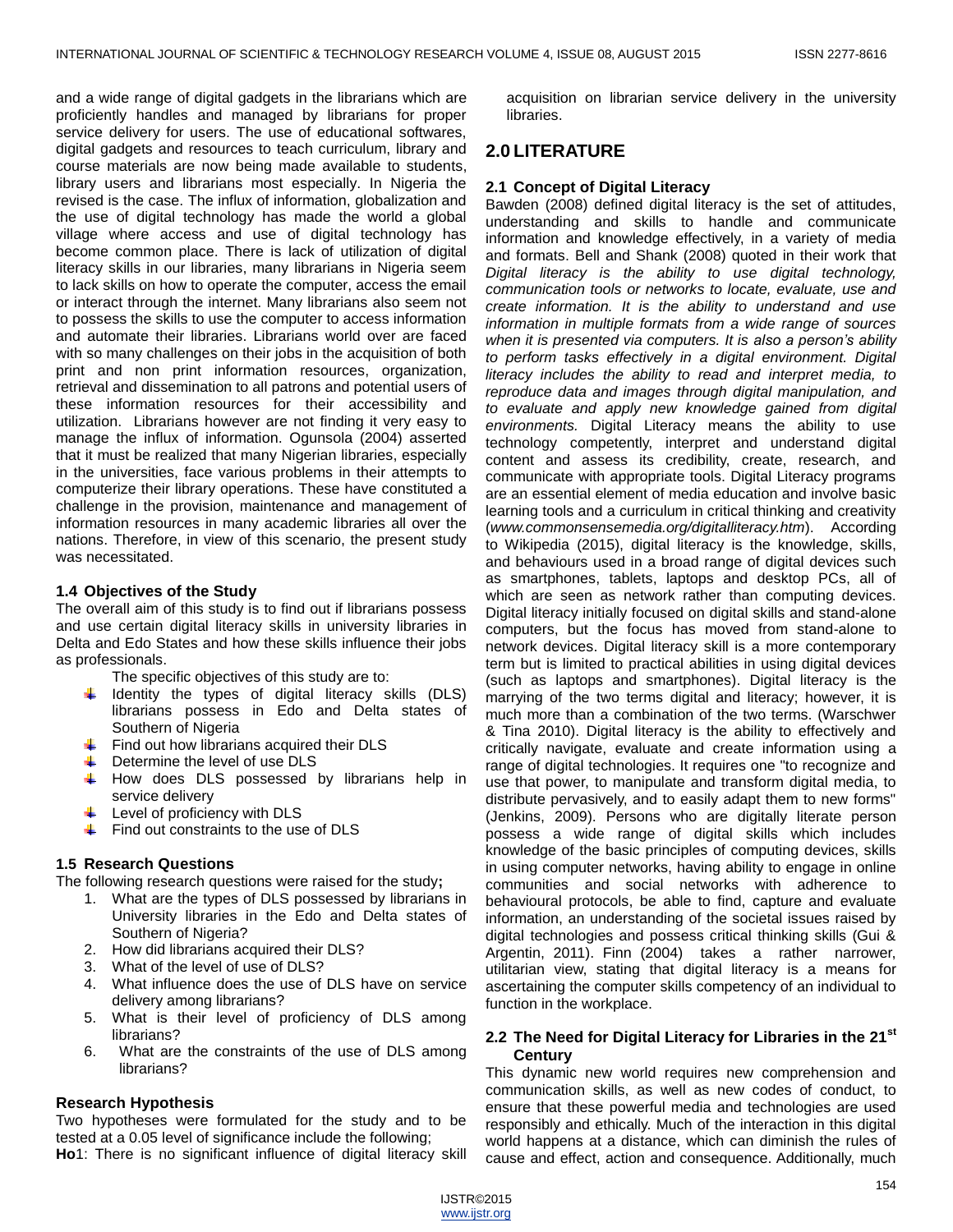of digital life takes place under the cloak of anonymity, making it easier to participate in unethical and even illegal behaviours. According to Oyewusi and Oyeboade (2009), the primary purpose of university libraries is to support teaching, learning, and research in ways consistent with, and supportive of, the institution's mission and goals. In addition, library resources and services should be sufficient in quality, depth, diversity, and currency to support the institution's curriculum. As a result of this, university library is often considered the most important resource centre of the parent institution. Adequate library resources and services at the appropriate level for degrees offered should be made available to support the intellectual, cultural, and technical development of students enrolled in Nigerian universities.

## **2.3 Use of Digital literacy and the 21st Century society**

The 21st century is an era marked by much technological advancement from cradle to adulthood. These developments have affected the whole essence of an individual's life. Digital devices ranging from cell phones to MP3 players to digital cameras, and computers, they are changing our everyday lives are used by a wide range of people worldwide. For example, they are also used in banking, mass media, publishing, communicating and they bring about quality in music, photography, marketing, film making and educational institutions of learning. Martin (2006) said that the world of the 21st century is digitally infused: an e-world, a world permeated by the effects and products of electronic technology in various endeavours. Digital literacy requires certain skill sets that are interdisciplinary in nature. Information, media, and technology; learning and innovation skills; and life and career skills as the three skills sets that individuals need to master in order to be digitally literate or the 21st-century skills. Digital literacy helps people communicate and keep up with societal trends. Literacy in social network services and Web 2.0 sites helps people stay in contact with others, pass timely information and even sell goods and services. This is mostly popular among younger generations, though sites like LinkedIn have made it valuable to older professionals. Digital literacy can also prevent people from believing hoaxes that are spread online or are the result of photo manipulation. E-mail frauds and phishing often take advantage of the digitally illiterate, costing victims money and making them vulnerable to identity theft (Wikipedia, 2015). Eshet-Alkalai (2012) contends that there five types of literacies is encompassed within the umbrella of digital literacy.

- 1. Photo-visual literacy is the ability to read and deduce information from visuals.
- 2. Reproduction literacy is the ability to use digital technology to create a new piece of work or combine existing pieces of work together to make it your own.
- 3. Branching literacy is the ability to successfully navigate in the non-linear medium of digital space.
- 4. Information literacy is the ability to search, locate, assess and critically evaluate information found on the web.
- 5. Socio-emotional literacy refers to the social and emotional aspects of being present online, whether it may be through socializing, and collaborating, or simply consuming content.
- **2.4 Digital Resources and its Use in University Libraries**

Digital resources are those information resources that can only be accessed by the use of computers and other ICT devices. These materials may require the use of a peripheral device directly connected to a computer, for example, CD-ROM drive or a connection to computer network, for example, the Internet. There are different types of digital/electronic resources such as Compact Disc Read Only Memory (CD-ROM), Internet, Online Public Access Catalogues (OPAC), electronic books, electronic journals and electronic index. The use of digital resources has given rise to new modes of organising the educational environment in tertiary institutions most especially in the libraries. Dadzie (2005) opined that digital resources are convenient to use since users are able to access information from the library, Internet café, offices and private residence at any time of the day or night. The lack of library use by some students has made awareness on the available digital library resources low Frequency of library use by students is another factor influencing the use of digital resources and this has similar implications for librarians.

#### **2.5 Problems Affecting the Use of Digital Resources in Nigerian University Libraries**

The use of library's digital resources by librarians and library users is hindered by non accessibility of digital resources. This contradicts the easy accessibility of the internet search engines like google, yahoo and others where a single keyword search could result in thousands of hits, no matter the topic. In the library, students have to choose a particular database and be more selective in the search words they use (Waldman, 2003). The study of Watts and Ibegbulem (2006) on the barriers of the use of electronic resources available at the medical library of the College of Medicine, University of Nigeria, Nsukka revealed that lack of an adequate ICT infrastructure and affordable online access, absence of indepth digital skills and information searching skills among library staff and users are barriers to the use of electronic resources. Similarly Adomi (2005) and Oduwole & Sowole (2006) identified problems in the adoption and usage of didtal resources in Nigeria to include lack of adequate digital skills among staff and users, low basic information literacy levels in the population and prohibitive cost in developing countries to gain access to the internet which was in accordance with the study of Salaam & Adegbore (2010). According to Dadzie (2007), digital resources are invaluable research tools that complement the print based resources in a traditional library setting with advantages include access to information that might be restricted to the user due to geographical location or finance and access to more current information. However, research has demonstrated that the differences in the level of digital literacy and the use of digital resources depend mainly on age and education level, while the influence of gender is decreasing (van Dijk and van Deursen, 2009). Among young people, in particular, digital literacy is high in its operational dimension (e.g. rapidly move through hypertext, familiarity with different kinds of online resources) while the skills to critically evaluate content found online show a deficit (Gui and Argentin, 2011).

## **3.0 METHODOLOGY**

The descriptive survey design was adopted for the study. The population of the study comprises of all librarians of the university libraries in Edo and Delta states, Southern Nigeria.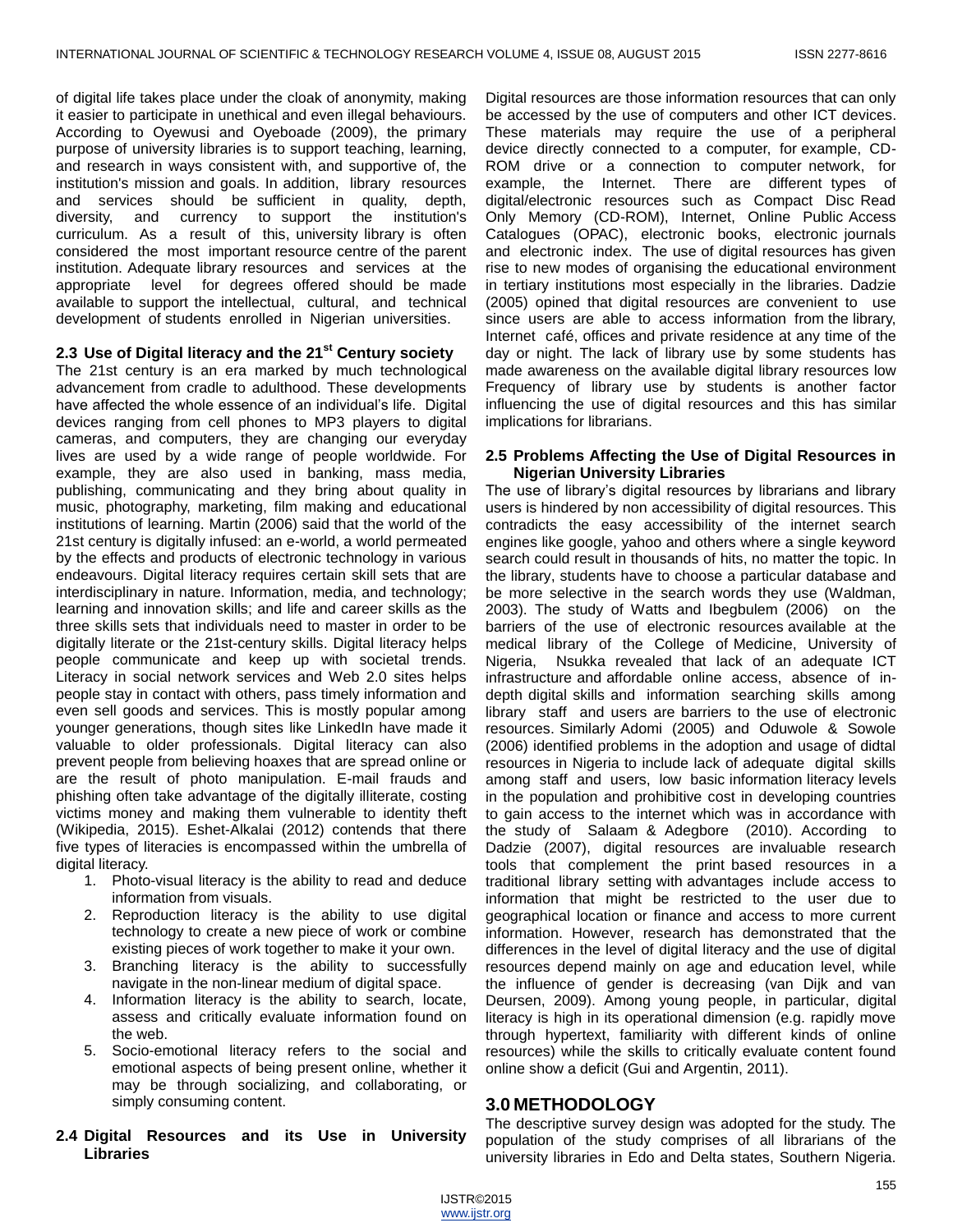The entire population was used as sample because the population is small. This was done because the researcher used the entire population as a sample since it is small. Therefore the entire population was drawn as sample. Eight (8) universities have been established in the two (2) sampled states with a total of seventy-seven (77) librarians (Table 1) and census sampling technique was adopted for the study. The questionnaire was the research instrument used for data collection and after the questionnaires were filled, they were retrieved immediately from respondents. A total of seventy-four (74) out of the 77 was duly filled and found usable representing 96% response rate. Data collected was analysised using simple percentages and frequency counts for the answer research questions and the Statistics Package for Social Sciences (SPSS) version 14.0 for test hypotheses.

Table 1: Population/Sample for the Study

| S/No.                   | <b>Institution</b>                                 | State of             | <b>Number of Librarians</b> |
|-------------------------|----------------------------------------------------|----------------------|-----------------------------|
|                         |                                                    | <b>Establishment</b> |                             |
|                         | Benson Idahosa University, Benin                   | Edo                  | 11                          |
| $\overline{\mathbf{2}}$ | Igbenedion University, Okada                       | Edo                  |                             |
| 3                       | University of Benin, Benin                         | Edo                  | 16                          |
| 4                       | Ambrose Ali University, Ekpoma                     | Edo                  | 9                           |
| 5                       | Novenna University, Ogume                          | <b>Delta</b>         | $6\phantom{1}$              |
| $6\phantom{1}6$         | Delta State University, Abraka                     | <b>Delta</b>         | 18                          |
| 7                       | Federal University of Petroleum Resources, Effurun | <b>Delta</b>         | 6                           |
| 8                       | Western Delta University, Oghara                   | <b>Delta</b>         | 4                           |
|                         | <b>Total</b>                                       |                      | 77                          |

**4.0 RESULTS AND DISCUSSION**

Table 2: Distribution of librarians by gender

| Gender | Frequency | Percentage (%) |
|--------|-----------|----------------|
| Male   | 36        | 49             |
| Female | 38        | 51             |
| Total  | 74        | 100            |

*Table 2 showed that majority of the librarians are females with a population of 38 (51%) and males were 36 (49%).*



Figure 1: Graphical representation of Gender of librarians

*Research One: What are the types of DLS possessed by librarians in University libraries in the Edo and Delta states of Southern of Nigeria?*

Table 3: DLS among librarians

| <b>DLS</b>                        | Frequency | Percentage (%) |  |
|-----------------------------------|-----------|----------------|--|
| <b>Electronic mailing</b>         | 65        | 88             |  |
| <b>Electronic conferencing</b>    | 9         | 12             |  |
| mobile phones                     | 56        | 76             |  |
| Personal Digital Assistant (PDAs) | 48        | 65             |  |
| Computer accessories navigation   | 33        | 45             |  |
| Internet surfing                  | 53        | 72             |  |
| <b>Computer operations</b>        | 49        | 66             |  |
| Social networking                 | 42        | 57             |  |
| <b>Multimedia Projecting</b>      | 5         |                |  |
| <b>Electronic bulletin Board</b>  | 10        | 13             |  |
| $N=74$                            |           |                |  |

The DLS found among librarian was shown in Table 3. 65(88%) electronic mailing, 9(12%) electronic conferencing, 56(76%) mobile phones usage, 48(65%) PDAs, 33(45%) computer accessories navigation, 53(72%) internet surfing, 49(66%) computer operations, 43(57%) social networking, 5(7%) media projecting and 10(13%) electronic bulletin board. The vast majority of skills were found to be electronic mailing, mobile phone usage, PDAs usage, internet surfing and social networking. A graphical representation is shown below.



Figure 2: Graphical representation of DLS among librarians

: 4: Digital library skills/services in libraries

Table 4: Digital library skills/services in libraries

| <b>Digital skills/Services</b>                  | Frequency | Percentage (%) |  |
|-------------------------------------------------|-----------|----------------|--|
| Online cataloguing/WAN                          | 6         | 8              |  |
| Digital reference services                      | 33        | 44             |  |
| Internet services                               | 66        | 89             |  |
| Navigating OPAC/LAN                             | 43        | 58             |  |
| Database management                             | 9         | 12             |  |
| <b>Word Processing</b>                          | 14        | 18             |  |
| Programming                                     | 3         | 4              |  |
| Video conferencing                              | 5         |                |  |
| <b>Computer security</b>                        |           | 9              |  |
| Scholarly communications                        | 74        | 100            |  |
| Mobile environment                              | 44        | 59             |  |
| Social networking(facebook, twitter, blogs etc) | 32        | 43             |  |

Table 4 showed that the services that librarians use their DLS for. Scholarly communications 74(100%) ranked highest followed by internet services 66(89%) while programming 3(4%) ranked lowest. This implies librarians indulge more on scholarly communications. The purpose of this may not be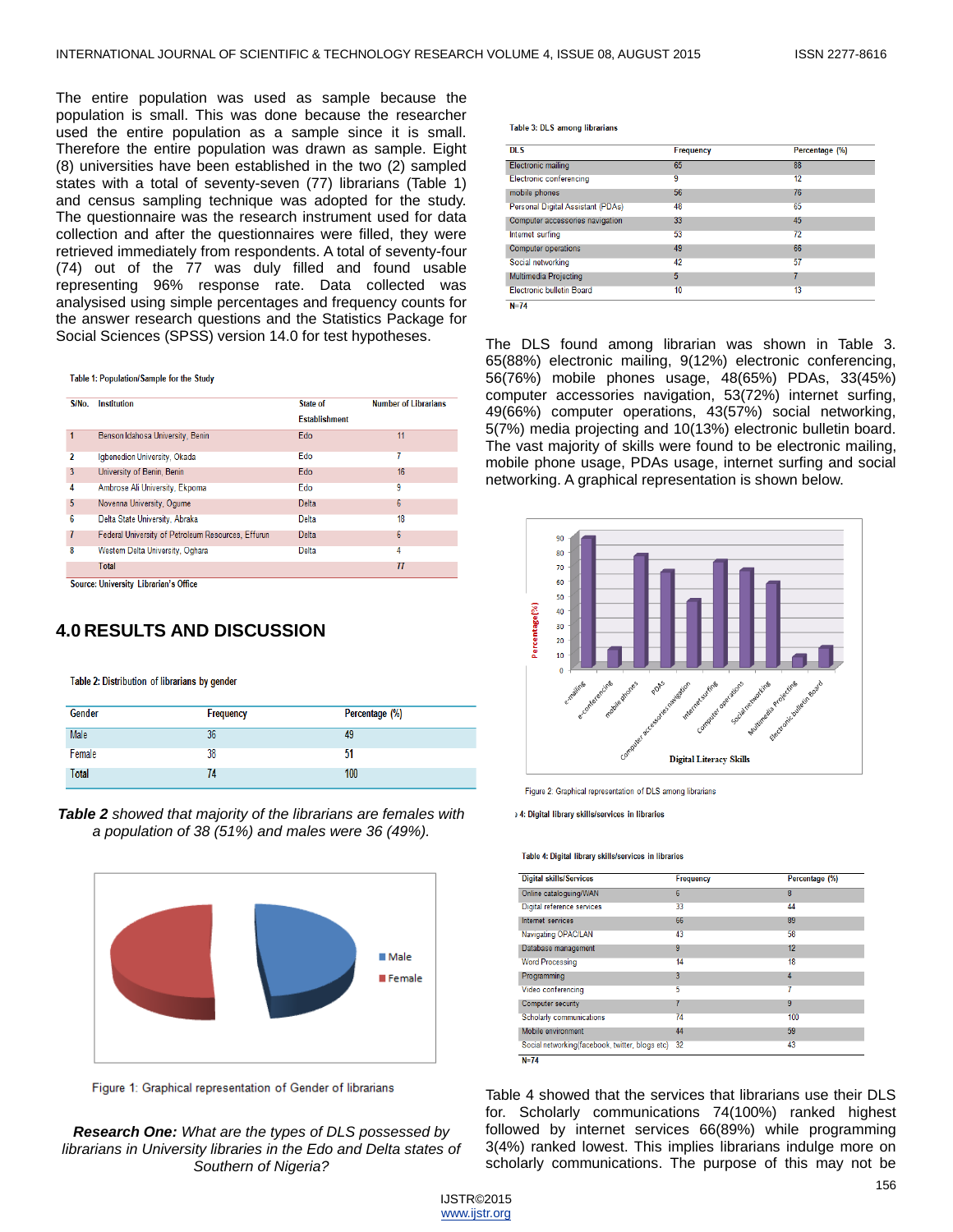unconnected with the fact that librarians in academic libraries are academics and the ''publish or perish syndrome'' could be the reason for this observation.

## **Research Question 2: How did librarians acquired their DLS?**

The result in Table 5 shows that the librarians in sampled universities acquired digital literacy skills through trial and error was 42 (57%), colleague's support 60(81%), self-study using user guide 35(47%), training offered by management 23(31%), formal education 51(69%), attending seminars and workshop 44(59%) and IT programmes 64 (87%). Hence, it could be inferred that librarians acquire digital literacy skill mostly through colleague's support, IT programmes and formal education.

Table 5: Acquisition of DLS

| <b>Acquisition technique</b>           | Frequency | Percentage (%) |
|----------------------------------------|-----------|----------------|
| By trial and error                     | 42        | 57             |
| Colleague's support                    | 60        | 81             |
| Self-study using user's guide          | 35        | 47             |
| Training offered by library management | 23        | 31             |
| Formal education                       | 51        | 69             |
| Attending workshops/seminars           | 44        | 59             |
| IT programmes                          | 64        | 87             |
| $N=74$                                 |           |                |

## **Research Question 3: What of the level of use of DLS?**

*Table 6 showed that the level of use of DLS to be 5(7%) very frequent, 9(12%) frequent, 26(35%) moderate, 24(32%) low and 10(14%) very low with no non-use of DLS. The results show that the level of use of DLS is moderate and low.*

Table 6: Level of Use of DLS

| <b>Level of Use</b> | Frequency | Percentage (%) |  |
|---------------------|-----------|----------------|--|
| Very frequent       | 5         |                |  |
| Frequent            | 9         | 12             |  |
| Moderate            | 26        | 35             |  |
| Low                 | 24        | 32             |  |
| Very Low            | 10        | 14             |  |
| Non-use             | ٠         | 0              |  |
| <b>Total</b>        | 74        | 100            |  |



Figure 3: Graphical representation of level of use of DLS

**Research Question 4: What influence does the use of DLS have on service delivery among librarians**?

Table 7: Influence of DLS on service delivery

| <b>Influence</b>       | Frequency | Percentage (%) |  |
|------------------------|-----------|----------------|--|
| <b>Highly Positive</b> | 28        | 38             |  |
| Positive               | 26        | 35             |  |
| Insignificant          | 10        | 14             |  |
| Negative               | 6         | 8              |  |
| Highly negative        | 4         | 5              |  |
| <b>Total</b>           | 74        | 100            |  |

Table 7 showed that the influence of DLS on service delivery is highly positive with 28(38%), 26(35%) positive, 10(14%) insignificant, 6(8%) negative and 4(5%) highly negative. Majority of respondents believed that the influence of DLS is good for service delivery.



Figure 4: Graphical representation of Influence of DLS on service delivery

#### **Research Question 5: What is their level of proficiency of DLS among Librarians?**

#### Table 8: Level of proficiency of DLS

| Proficiency    | Frequency | Percentage (%) |  |
|----------------|-----------|----------------|--|
| Very High      | V         | 8              |  |
| High           |           | 12             |  |
| Moderate       |           | 23             |  |
| Low            | 33        | 45             |  |
| Very low       | 9         | 12             |  |
| Non-proficient | ٠         |                |  |
| <b>Total</b>   | 74        | 100            |  |

Proficiency levels of DLS was shown in table 8 as 6(8%) very high, 9(12%) high, 17(23%) moderate, 33(45%) low, 9(12%) very low and no non-proficient librarians.

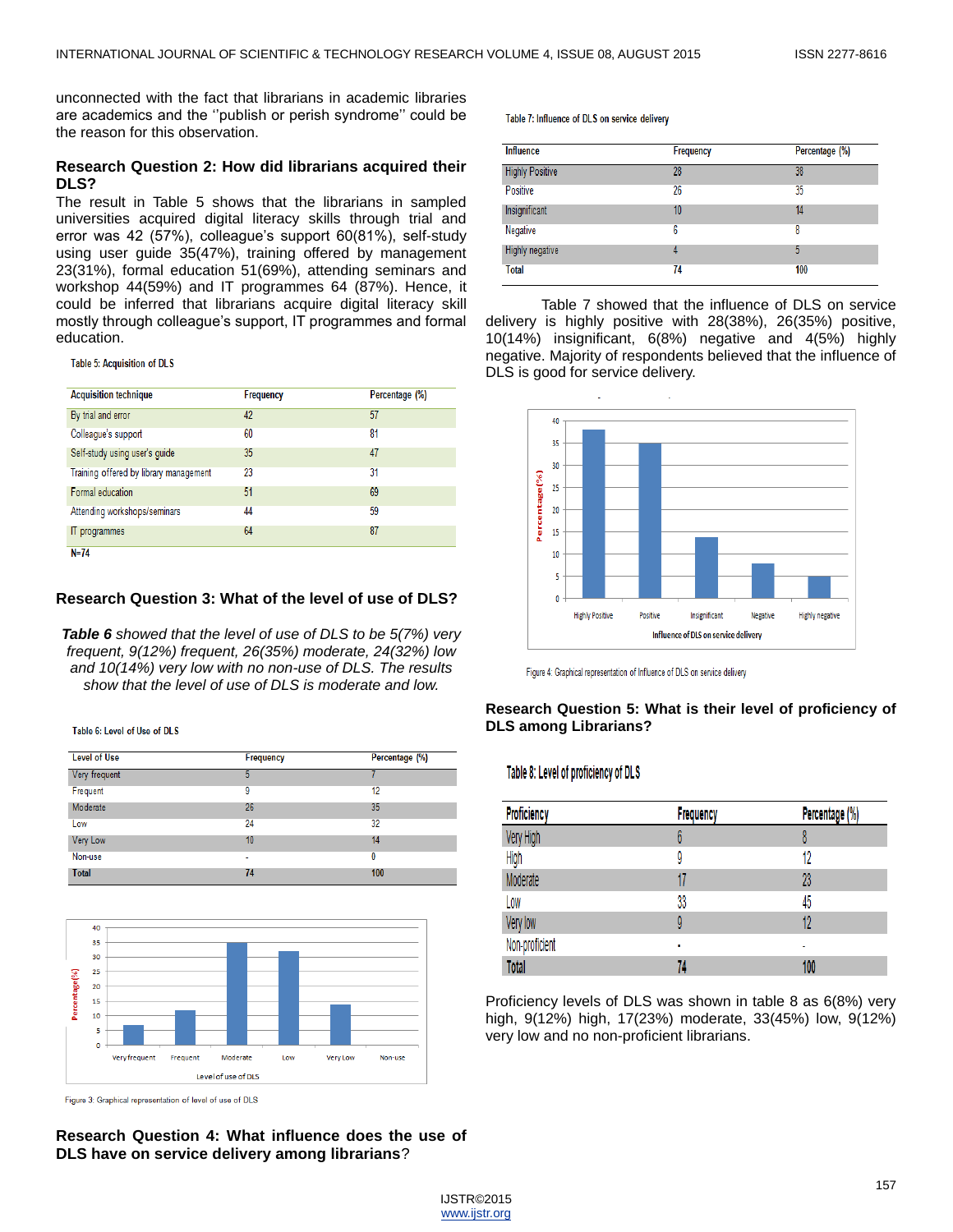

Figure 5: Graphical representation of level of proficiency

# **Research Question 6: What are the constraints of the use of DLS among librarians?**

Table 9: Constraints of the use of DLS

| <b>Constraints</b>             | <b>Frequency</b> | Percentage (%) |  |
|--------------------------------|------------------|----------------|--|
| Lack of DLS                    |                  |                |  |
| Attitude of staff              | 12               | 16             |  |
| Age                            | 5                |                |  |
| <b>Financial Incapability</b>  | 23               | 31             |  |
| Technophobia                   | 31               | 42             |  |
| Cost of digital skill training | 21               | 28             |  |
| Lack of digital facilities     | 67               | 91             |  |
| Inaccessibility of facilities  | 47               | 64             |  |
| Not conducive environment      | 20               | 27             |  |
| Internet network/availability  | 45               | 61             |  |
| <b>Electricity supply</b>      | 53               | 72             |  |
| Family-related                 | 48               | 65             |  |
| Lack of funding                | 58               | 78             |  |

Constraints of the use of DLS highlighted in table 9 showed that 12(16%) was related to attitude of staff, 5(7%) age, 23(31%) financial incapability, 31(42%) technophobia, 21(28%) cost of digital skill training, 67(91%) lack of digital resources, 47(64%) inaccessibility of facilities, 20(27%) no conducive environment, 45(61%) internet network, 53(72%) electricity supply, 48(65%) family related and 58(78%) lack of funding. The results showed that the major constraints include lack of funding, electricity supply, internet network and availability, inaccessibility to facilities and lack of digital facilities.



Figure 6: Graphical representation of constraints to DLS use

#### **Hypotheses testing**

**Hypothesis 1:** There is no significant influence of digital literacy skill acquisition on librarian service delivery in the university libraries

**Decision Rule**: if the critical value is greater than the calculated value, then accept null hypothesis and vice versa.

Table 10: Influence of DLS on service delivery

| Variable                 |    | Mean | Dev<br>Std. |      | Df | X <sup>2</sup> Crit | X <sup>2</sup> Calc. |
|--------------------------|----|------|-------------|------|----|---------------------|----------------------|
| <b>Skill Acquisition</b> |    | 28.0 | 15.19       | 0.05 | 15 | 24.996              | 55.08                |
| Service Delivery         | 74 | 8,75 | 4.01        |      |    |                     |                      |

**Remark**: From the analysis, the critical value of chi-square was 21.03 while the calculated value was 55.08. Therefore, the null hypothesis is rejected and alternate accepted. The acquisition of DLS was correlated with service delivery of librarians and it revealed that there is a significant influence between skill acquisition and service delivery  $(X^2$ Calc.=55.08, Df=15, P<0.05). This implied that the acquisition of DLS enhances service delivery by librarians.

# **5.0 FINDINGS**

The following findings were made

- 1. Electronic mailing, social networking, use of PDAs and mobile phones and internet surfing are the major DLS amongst librarians,
- 2. Librarians acquired DLS through colleague's assistance, trial and error, IT programmes and formal education,
- 3. The level of use of DLS is low,<br>4. The use DLS influence service
- The use DLS influence service delivery positively,
- 5. The level of proficiency is however moderate for some and others low,
- 6. The major constraints to the use of DLS are electricity supply, internet network, lack of training and funding by management.

#### **6.0 RECOMMENDATIONS**

The following recommendations were made from the findings

- 1. Management of university libraries should provide training for librarians so as to help update their knowledge in application of digital skills
- 2. Digital skill competence should be giving more attention during recruitment of librarians
- 3. Nigerian government should speed up on-going improvement of power supply
- 4. Management should make available human and technical resources that are up to date in university libraries so as to encourage librarians to use the resources
- 5. Library management should continue to mount pressure on organizational management to invest more in digital libraries services/skill development
- 6. There is need also for university libraries management to define clear policies and strategies in relation to information communication technology for library service.